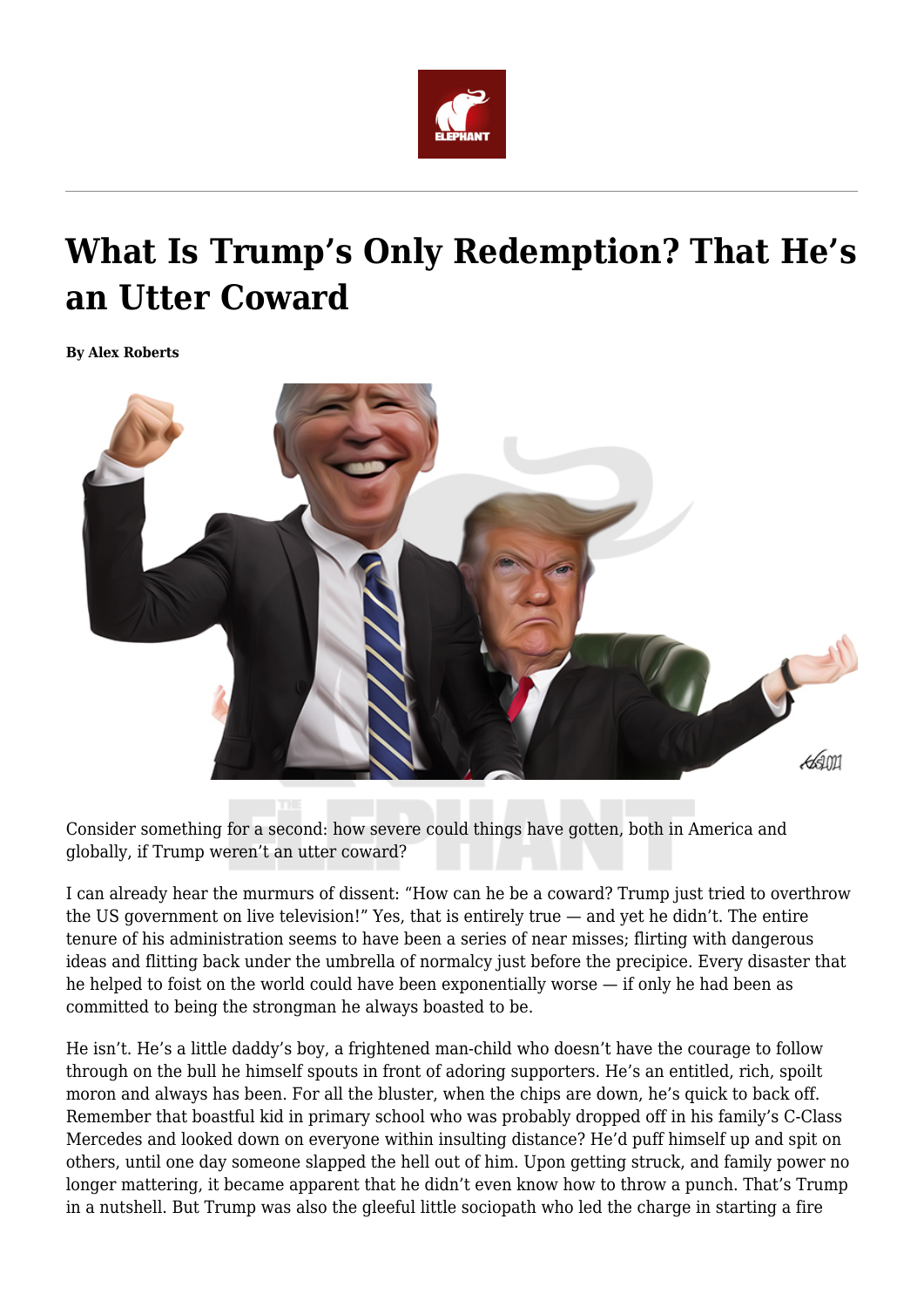only to have it pointed out there could be consequences without Daddy around. Learning of possible repercussions, he was the type to throw others quickly under the bus and backtrack from his own fomented chaos.

To be clear, in the last year especially, Trump absolutely could have gone horrifyingly further than he did. Could you imagine if Trump, the wannabe little dictator that he is, had the convictions (terrible though they are) of a Museveni or an Uhuru? It was within his power to do so, but he kept pulling back. Take for instance the Black Lives Matter movement across the United States in the summer of 2020. Yes, there was horrible police violence, clashes amongst protesters, chaos and destitution. In the midst of all of those charred buildings and the all-pervasive sense of loss in Minneapolis (the city where George Floyd was executed by police), I had a feeling I could not quite shake off as masked marchers swarmed in the streets around me: couldn't this have been so much worse? To be clear, there absolutely could have been martial law declared but all those Trumpian threats of militarising entire cities never fully materialised beyond a handful of arrests by unidentified officers of questionable loyalties.

Sure, all these things are a horror and an affront to "Western society". We get it. But all things are relative in politics so imagine if Uhuru had been in Trump's shoes. Kagame calling the shots. Museveni. What would have happened? Experience tells me that those ugly bruises and lost eyes from rubber bullets would have needed body bags; the amount of live ammunition used would have been innumerable, and the scale of the tragedy would have been of unheard of proportions. Ask a Kenyan university student how their protests tend to wind up; talk to a random Kampala youth about how things shook out a couple weeks after the presidential election. If you can manage to find one, talk to an opposition leader in Rwanda. If there are any brave enough to filter back into Burundi, ask anyone involved in the coup attempt against Nkurunziza a few years back. The point here isn't to give undue credit to tyrants, but merely to point out that things can always be drastically worse.

What happened in November of 2020 in Kampala? Protests at the arrest of Bobi Wine were met with such utter brutality it was incredible that anyone would dare stick their head out. Officially 54 people were killed but there are claims that the real death toll is in fact far higher. Take the days after the Kenyan re-election of Uhuru Kenyatta back in 2017, when there seemed to be a sort of suspension of what was to come next as the election drama unfolded and the cops came down hard on Kawangware and Kibera. That's what being a totalitarian looks like. It is cops firing on crowds, social media shutdowns and mass power cuts. Looking back years from now, the reality will prevail that Trump could easily have gone there but didn't.

That is the essence of Trump, absolutely having the power to be a world-class dictator, but lacking the organisational skills, intelligence, or conviction to jump in all the way. He always dips his toe in at the deep end, but never dives. The waters of reality are always a bit too cold for him, the soup just a bit too hot for his liking. His legacy will be one of having half-assed it in all aspects of his administration, from fascism to COVID-19 vaccine rollouts. I don't think that it is any real stretch to look at him and state plainly that he's just too cowardly to really accomplish anything that he aspires to. While Sevo cranks out press-ups on state television, Trump has spent his time cranking out tweets in between bites of "quarter-pounder" cheeseburgers from the comfort of his own bed.

Of course, the Western media will not countenance such comparisons, let alone acknowledge how much worse the situation could have easily become at the US Capitol last January 6th. For the American media, this is (rightly) a major blow to US democracy, but (wrongly) the single worst thing that could have happened. For instance, what if just two more of the thousands of protesters had discharged the firearms they were carrying inside that crowded Capitol Building? What if the pipe bombs planted near the Democratic National Committee and Republican National Committee buildings had exploded? What if the mob had wedged its way into the chambers of the Senate and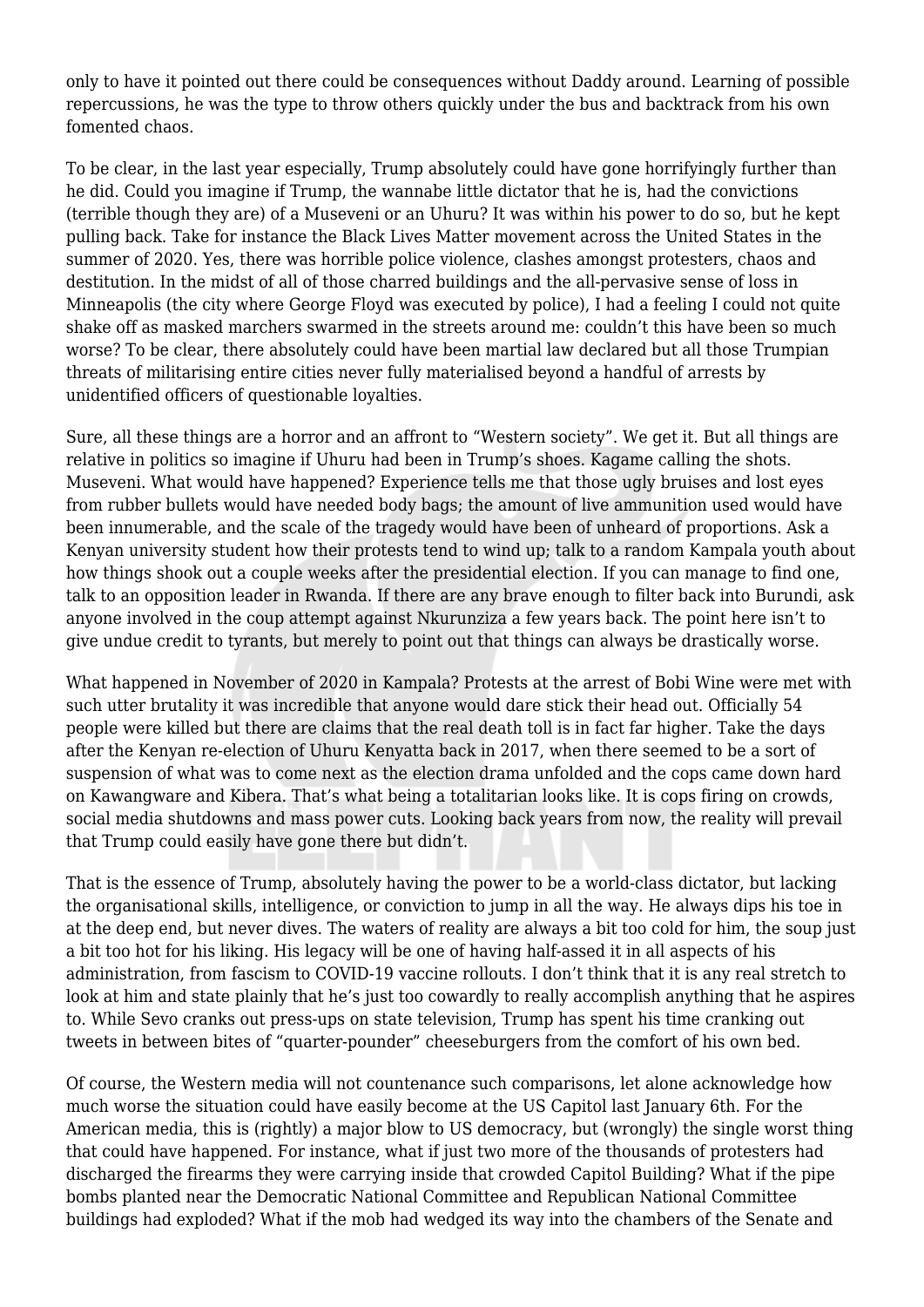the House quickly enough to get their hands on members of congress? And what if Trump himself had not backed off and sent out a tepid message to his supporters at the 11th hour?

Think about this: in coup d'état terms, the Trump mob had pulled it off. They had taken the single most important government building in the US and had done so quite easily. Their flags were draped from balconies and their cronies were climbing the ramparts to continue streaming through the doors. They took the seat of government and, for a brief period during the process of transitioning power, successfully interrupted the proceedings and forced all the democratically elected members of congress to scurry into the labyrinth of subterranean tunnels below the Capitol Building to save their very lives. That is a coup. A successful one at that. For one committed to following through on his calls to overthrow the government, this would be a crowning achievement.

Picture this: if three years ago Raila Odinga had called on his supporters to storm State House, and they had successfully done so while Uhuru's re-election was being certified, forcing members of parliament to flee in their government-issue Prados, what would that be called? I know what the Western media would have said about it, that it is another sad story of a developing country in Africa that just could not get over the hump of real democracy. There probably would have been some backroom deals with international powers, and an intervention from all those British troops that hold the base up on Mount Kenya may not have been entirely out of the question. Perhaps Raila is the most eloquent example as he does have a bit of a track record of stirring up his supporters after controversial elections then backing down "for the sake of the country" after chaos has already erupted.

The coup was complete but Trump pulled out of it quicker than from his marriage to a wife turning 40. Why? Could it be that it is only when his advisors managed to get his ear during cable news commercial breaks that he realised that he might drown in the madness? I for one certainly think so. When he realised that there would be consequences for his little civil war charade, Trump felt what he always feels — fear. Trump didn't realise there could be ramifications for what he was doing until someone (not named Mike Pence) put the fear deep into him. He backed off, and American democracy continues shakily on into an uncertain future

Now there actually might be consequences — legal ones at that. Banks are cutting ties and media partnerships are being snuffed out in rapid succession. Some Republicans are now actively jumping ship, others have deflected blame or finally acknowledged that there is a central symptom to the American political condition. It is too little, too late of course, and the task of getting Americans locked in a tribal political death embrace to try not to strangle each other is now firmly in the hands of centrist Democrats who may not actually follow through on the massive economic recovery needed for the citizens of the US to survive the coronavirus pandemic and the resulting economic disaster. Is the US still the preeminent superpower as the Trump administration takes the exit? Yes, unfortunately it is. Imperialism is still alive and well, and frankly could have weighed way more heavily on the global community over the last four years.

A lingering question remains, one that hangs like a suspended piano over the heads of the Democratic establishment: what or who will come along next? It is obvious that the cat has been let out of the dark ethers of conservatism for a while now; just how much has that cohort been emboldened? It is a question that I have asked before, but now as flags were draped on the smoldering fences that were brought down around the US Capitol, the core of the issue remains; what happens if the next Trump is just mad and brave enough to really commit and go all the way? There is an element to Trump that is almost tragic if he were not such a showman; he evoked something amongst a huge swath of the public consciousness, only for it to prove illusory for Trump never understood what he had within his grasp in the first place.